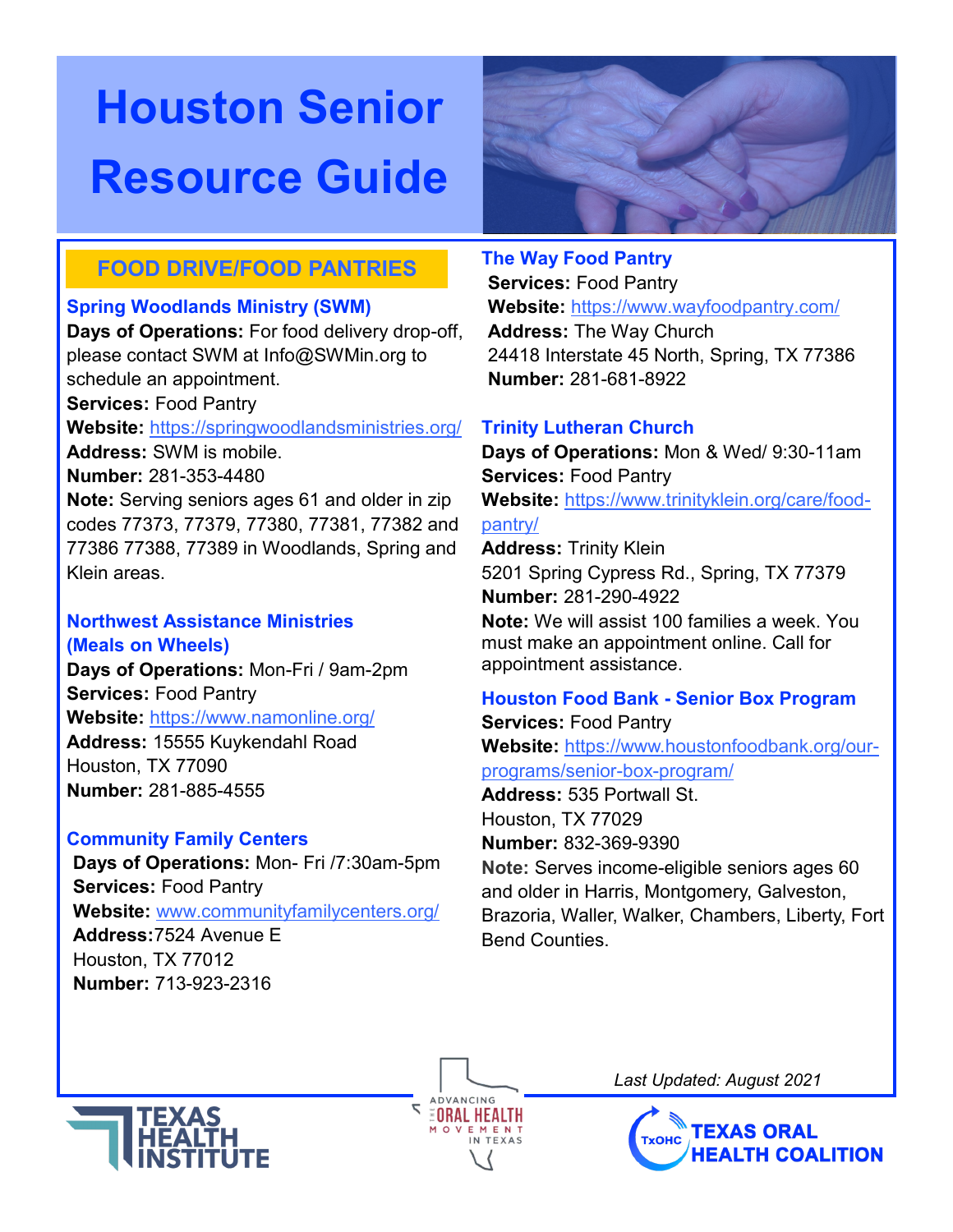

# **FOOD DRIVE/FOOD PANTRIES TRANSPORTATION**

# **Humble Area Assistance Ministries**

**(Meals on Wheels) Services:** Food Pantry **Website:** <https://haamministries.org/> **Address:** 1304 First Street Humble, TX 77338 **Number:** 281-446-3663 **Note:** Contact for eligibility.

### **New Deliverance Fellowship Ministries Community Food Bank**

**Services:** Food Bank **Website:** [https:/](https://www.newdeliverancefellowshipministries.com/bgm/) [www.newdeliverancefellowshipministries.com/](https://www.newdeliverancefellowshipministries.com/bgm/) [bgm/](https://www.newdeliverancefellowshipministries.com/bgm/) **Address:** 6602 Martin Luther King Blvd. Houston, TX 77033

**Number:** 713-731-1250 **Email:** [debstring@aol.com](mailto:debstring@aol.com) **Note:** Email for information.

# **South Union Church of Christ**

**Services:** Food Pantry **Website:** <https://www.southunioncoc.org/> **Address:** 7427 Ardmore St. Houston, TX 77054 **Number:** 713-747-5440 **Email:** [secretary@sucoc.org](mailto:secretary@sucoc.org) **Note:** Email for information.

**Northwest Assistance Ministries (NAM)**

**Days of Operations:** Mon-Fri/ 9am-2pm **Services:** Car Repair/Replacement **Website:** https://www.namonline.org/ **Address:** 15555 Kuykendahl Road Houston, TX 77090 **Number:** 281-583-5600

## **Rides**

**Services:** Public Transportation for seniors ages 64 and older **Website:** https://rides.harriscountytx.gov/Pages/ default.aspx **Address:** 8410 Lantern Point Drive Houston, TX 77054 **Number:** 713-368-7433

## **METRO**

**ADVANCING EORAL HEALTH** 

**Days of Operations:** Mon- Fri/ 8am - 5pm **Services:** Public transportation for seniors ages 65 and older **Website:** [https://www.ridemetro.org/Pages/](https://www.ridemetro.org/Pages/ContactUs.aspx) [ContactUs.aspx](https://www.ridemetro.org/Pages/ContactUs.aspx) **Address:** Lee P. Brown Administration Building, 1900 Main St., Houston, TX 77002

**Number:** 713-739-6968



*Last Updated: September 2020*

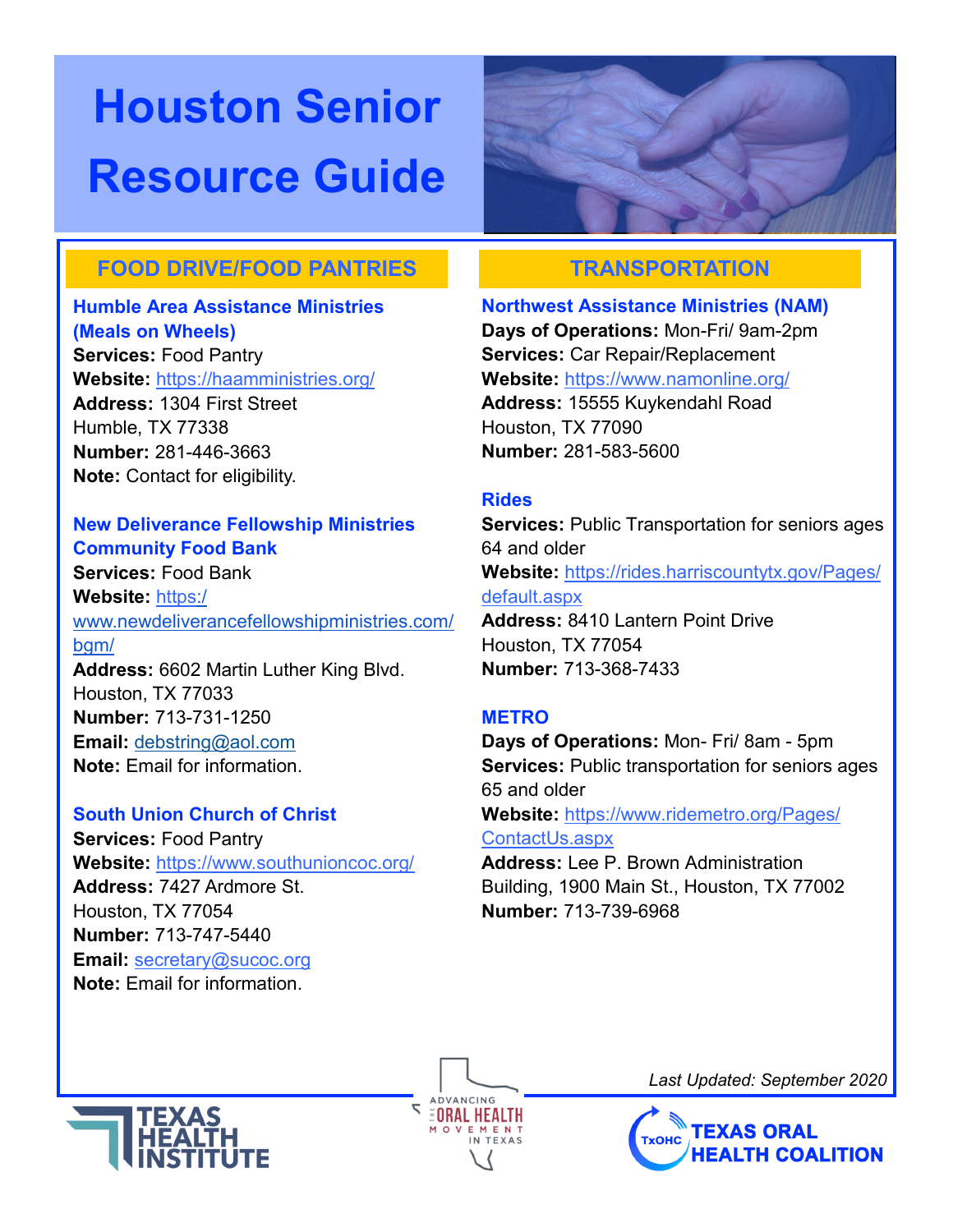

# **TRANSPORTATION**

### **Reduced-Cost Taxi Service**

**Services:** Transportation for seniors or disabled individuals unable to access typical public transportation

**Website:** [https://rides.harriscountytx.gov/Lists/](https://rides.harriscountytx.gov/Lists/Registrations/NewForm.aspx?Source=/Pages/Registration-Successful.aspx) [Registrations/NewForm.aspx?Source=/Pages/](https://rides.harriscountytx.gov/Lists/Registrations/NewForm.aspx?Source=/Pages/Registration-Successful.aspx) Registration-[Successful.aspx](https://rides.harriscountytx.gov/Lists/Registrations/NewForm.aspx?Source=/Pages/Registration-Successful.aspx) **Number:** 713-578-2216

# **Ride United (Lyft Service by United Way)**

**Services:** Transportation for individuals with specific non-emergency healthcare transport, employment and veterans' needs **Website:** [https://www.unitedway.org/our](https://www.unitedway.org/our-impact/featured-programs/2-1-1/ride-united)-impact/ featured-[programs/2](https://www.unitedway.org/our-impact/featured-programs/2-1-1/ride-united)-1-1/ride-united# **Number:** 877-541-7905

# **HOUSING**

# **Northwest Assistance Ministries (NAM)**

**Days of Operations:** Mon-Fri/ 8am -11am & 1pm - 2pm **Services:** Housing Assistance **Website:** https://www.namonline.org/ **Address:** 15555 Kuykendahl Rd. Houston, TX 77090 **Number:** 281-885-4555

**Aishel House Days of Operations:** Mon-Fri / 8am -5pm **Services:** Housing **Website:** <https://www.aishelhouse.org/>



**Address:** 1955 University Blvd. Houston, TX 77030 **Number:** 713-522-2004 **Email:** [info@aishelhouse.org](mailto:info@aishelhouse.org)

# **FINANCIAL ASSISTANCE**

# **STAR - Medicaid Managed Care**

**Services:** Financial Aid **Website:** https:// yourtexasbenefits.hhsc.texas.gov/programs/ health **Number:** 1-877-541-7905

#### **Northwest Assistance Ministries (Emergency Basic Needs Program)**

**Days of Operations:** Mon-Fri/ 8:30am-4pm; Call to schedule an appointment **Services:** Financial Aid **Website:** https://www.namonline.org/ **Address:** 15555 Kuykendahl Road Houston, TX 77090 **Number:** 281-885-4555 **Email:** [naminfo@namonline.org](mailto:naminfo@namonline.org)

**ADVANCING EORAL HEALTH** 

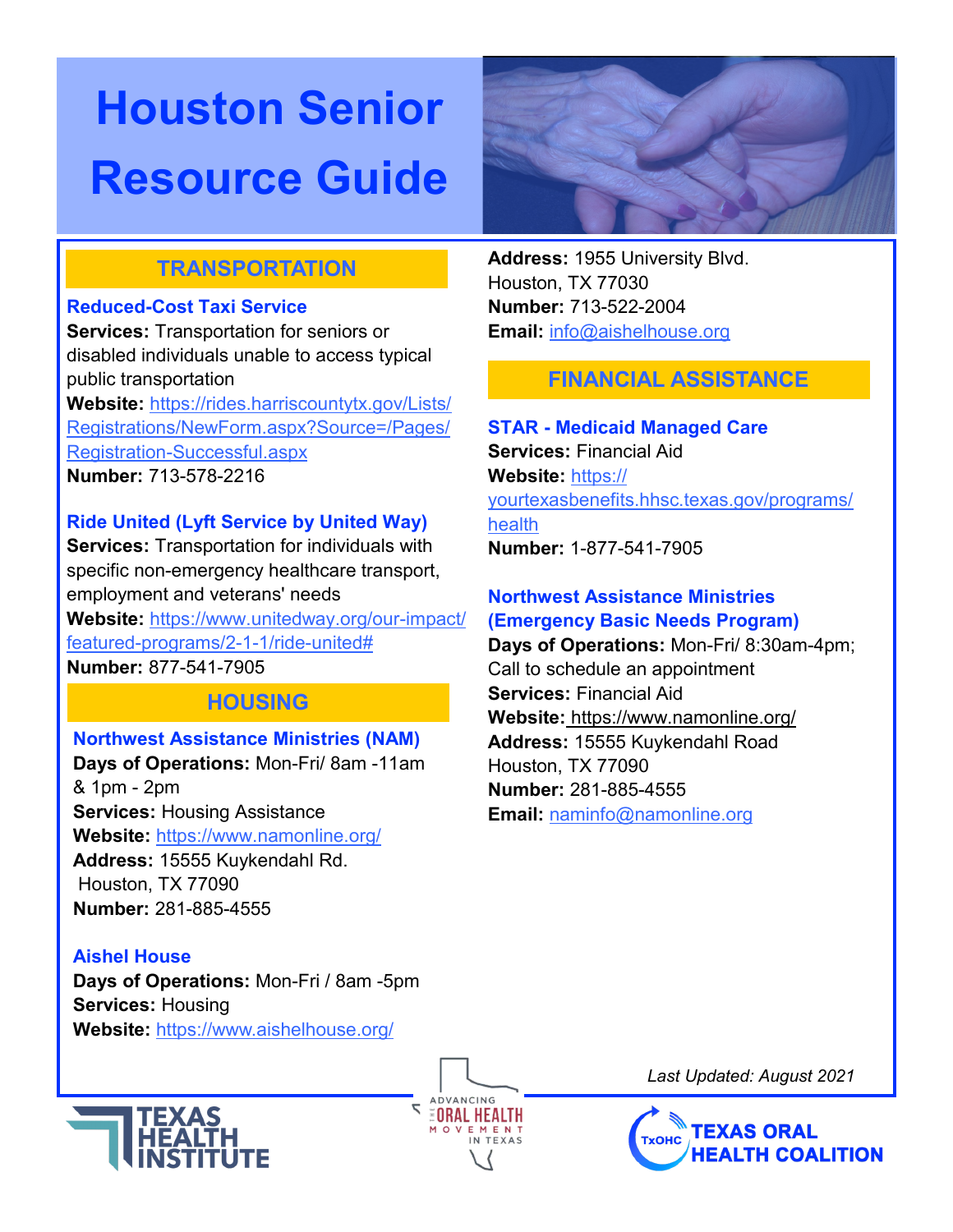

# **DENTAL CARE**

#### **Hacs Spring-Cypress**

**Days of Operations:** Mon-Fri/ 9am-5pm **Services:** Dental Care **Website:** <https://avenue360.org/> **Address:** 17010 Sugar Pine Dr. Houston, TX 77090 **Number:** 713-426-0027

#### **Legacy Southwest Clinic**

**Days of Operations:** Mon-Fri/ 8am-8pm; Sat/ 8am-5pm **Services:** Dental Care **Website:** [https://](https://www.legacycommunityhealth.org/) [www.legacycommunityhealth.org/](https://www.legacycommunityhealth.org/) **Address:** 1415 California St. Houston, TX 77006 **Number:** 713-830-3000

## **Vecino Health Centers**

**Days of Operations:** Thur-Fri/ 8am-5pm **Services:** Dental Care **Website:** <https://denverharborclinic.org/> **Address:** 424 Hahlo Street Houston, TX 77020 **Number:** 713-674-3326

#### **Legacy Community Health**

**Days of Operations:** Mon- Fri/ 8am - 5:15pm; Sat/ 8am - 4pm **Services:** Dental Care **Website:** [http://](http://www.legacycommunityhealth.org/)

[www.legacycommunityhealth.org/](http://www.legacycommunityhealth.org/)

**Address:** 3811 Lyons Avenue Houston, TX 77020 **Number:** 832-548-5000

#### **Spring Branch CHC - Pitner Clinic**

**Days of Operations:** Mon-Fri/ 8am -5pm **Services:** Dental Care **Website:** <https://www.sbchc.net/> **Address:** 8575 Pitner Rd. Houston, TX 77080 **Number:** 713-462-6555 **Note:** Serves residents of Fort Bend, Harris County, Montgomery and Waller County; offers sliding fee for uninsured.



**ADVANCING EORAL HEALTH**